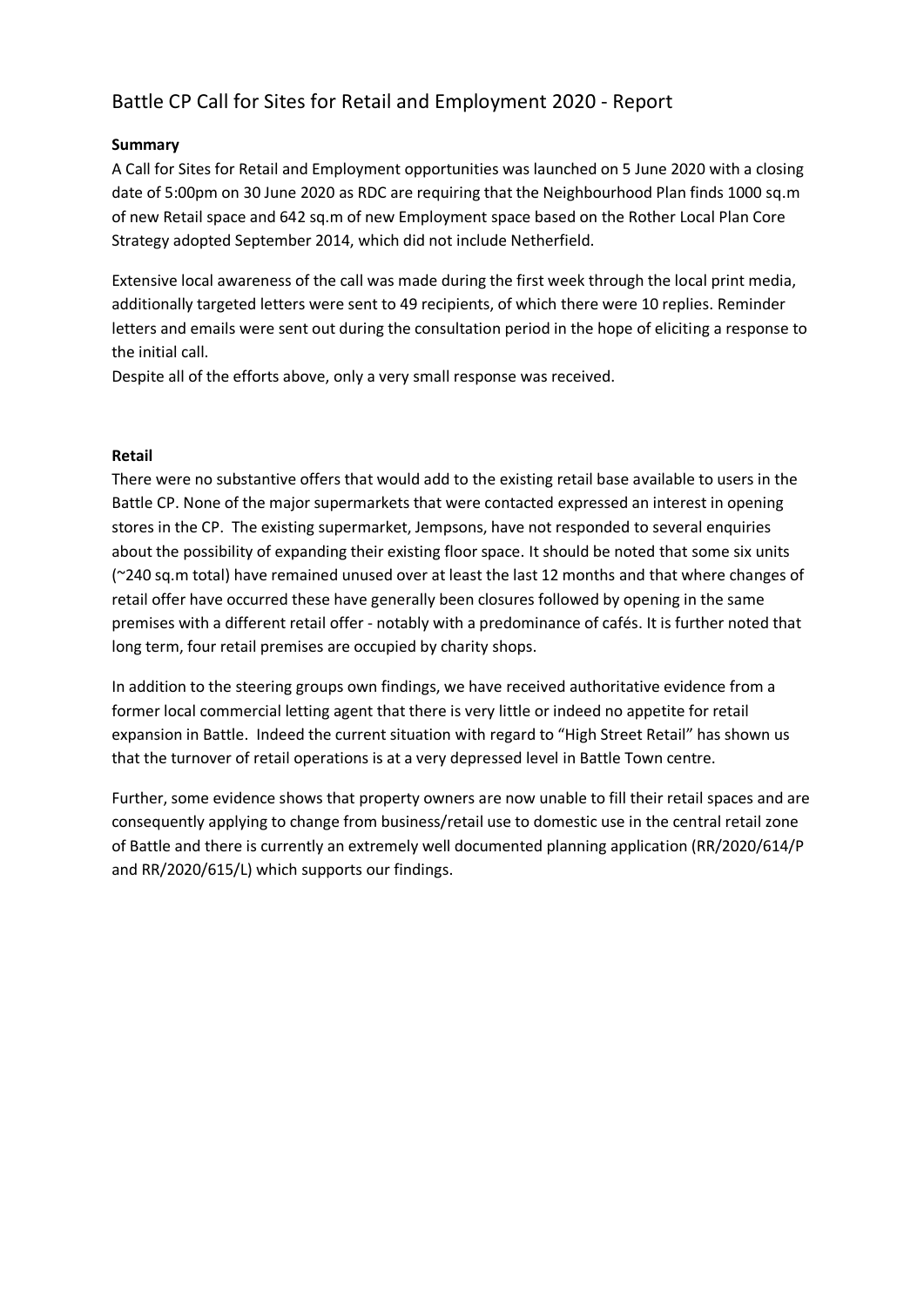# **Employment**

Rother District Council has advised the steering group that there is an existing residual requirement of 3342 sq.m, stating "Reallocating the Rutherford allocation from the 2006 local Plan would absorb the majority of the outstanding residual figure, leaving a requirement of 642 sq.m."

Following the call for sites, two offers for employment opportunities were put forward by land owners and additionally the steering group has identified a number of other sites. **However, it should be noted that neither of these sites nor any others are being allocated in the Neighbourhood Plan. See conclusion below.**

The Rother Local Plan Core Strategy September 2014 states "Sites located in sustainable locations in close proximity to the town centre will be preferred." Whilst it should be noted that the site at Beech Farm (approx 2000 sq.m) and the site at Loose Farm (approx 288 sq.m) do not meet the core strategy requirements, both sites are immediately adjacent to existing employment locations and with careful design could be considered acceptable employment places subject to planning permission.

The steering group has identified, in two approved planning applications (RR/2018/2089/P and RR/2019/1597/P), increased employment opportunities in two care homes. The former is an expansion of an existing care home adjacent to Loose Farm where other employment already exists, whilst the latter in North Trade Road will provide employment in accordance with the Core Strategy.

The aforementioned sites could potentially provide significant more employment space than is required in the Local Plan Core Strategy as shown:

| Site name                     | <b>Square Metres</b> | Increase in potential employees |
|-------------------------------|----------------------|---------------------------------|
| Beech Farm                    | 2000                 | Up to 50                        |
| Loose Farm                    | 288                  | 8 to 40                         |
| North Trade Road Care Home    | 4020 (over 3 floors) | 60                              |
| Cedarwood Care Home extension | 560                  |                                 |

Additionally the steering group is aware of six sites within the Battle High Street and nearby, the majority of which is office space that is currently unoccupied and amounting to 345 sq.m. This shows there is not a demand for office space.

- 1. Old Ladies Court 956 sq.Ft.
- 2. Old Ladies Court 532 sq.Ft.
- 3. Red Barn Mews (High Street) 497 sq.Ft.
- 4. 81 High Street 415 sq.Ft.
- 5. Battle Langton House 630 sq.Ft.
- 6. Chain Lane 679 sq.Ft. (Near to the high street)
- (Total 3709 sq.Ft. = 345sqm)